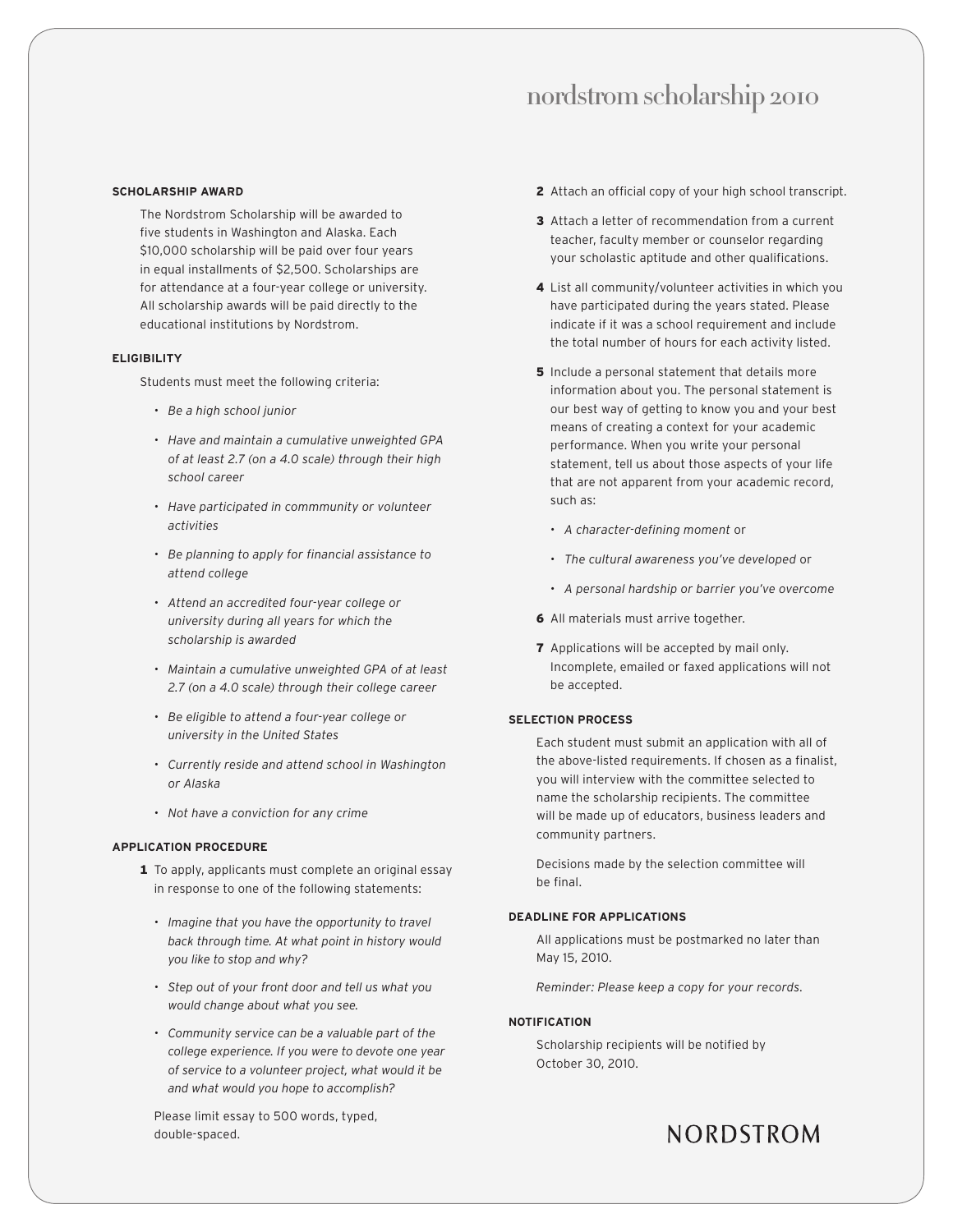# official application

**NORDSTROM SCHOLARSHIP 2010**

Please fill out this application online and print when completed. You may also print this application and fill out in ink or type. All application materials become property of Nordstrom. Send completed applications and attachments postmarked no later than May 15, 2010, to:

Ellen Greene Nordstrom Corporate Scholarship Coordinator **Washington/Alaska** 1617 6th Avenue Seattle, WA 98101-1707

Phone: 206.373.4550

Email: nordscholar@nordstrom.com

| Name                        | (last)                                                | (first)             | (middle) |
|-----------------------------|-------------------------------------------------------|---------------------|----------|
| Address                     |                                                       |                     |          |
| City                        |                                                       | State               | Zip code |
| Home phone                  |                                                       | Cell phone          |          |
| E-mail address              |                                                       |                     |          |
|                             | Name of parent, stepparent or legal guardian          | Daytime phone       |          |
| Name of current high school |                                                       | Current grade level |          |
| Address of school           |                                                       |                     |          |
| City                        |                                                       | State               | Zip code |
|                             | School phone (with area code)                         |                     |          |
|                             | School contact person (Counselor or Department Chair) | Phone number        |          |
| Cumulative, unweighted GPA  |                                                       |                     |          |
|                             |                                                       |                     |          |

List of colleges and/or universities to which you plan to apply

I certify the information listed on this application is true and correct, and I have met all eligibility requirements.

Applicant's signature Date Date of the Date of the Date of the Date of the Date of the Date of the Date of the Date of the Date of the Date of the Date of the Date of the Date of the Date of the Date of the Date of the Dat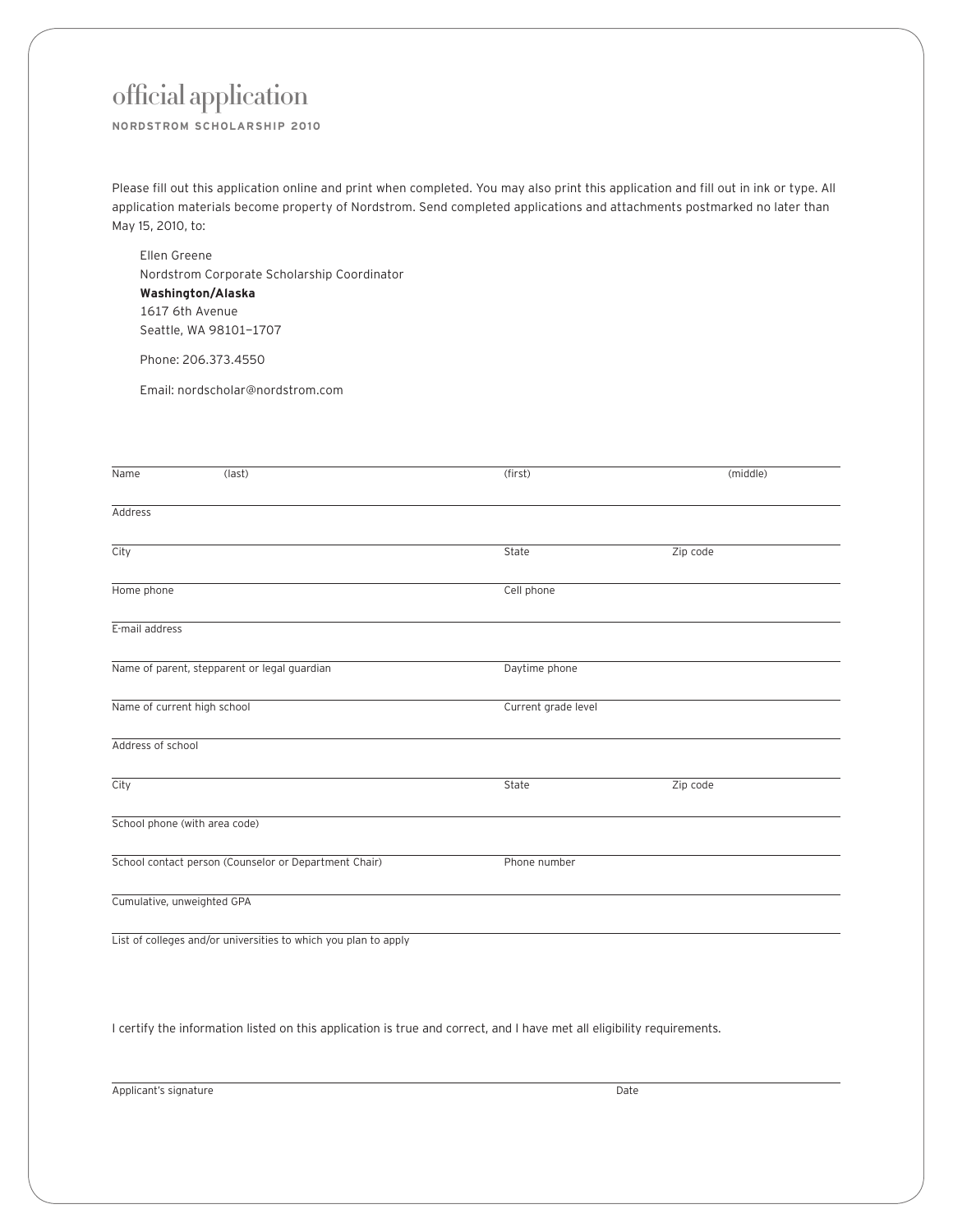school and community activities

**NORDSTROM SCHOLARSHIP 2010**

List all school activities in which you have participated during the years indicated below, i.e., student government, music, sports, etc. Please indicate all special awards and honors, leadership positions and offices held, and any employment history. Check the academic years in which you participated.

| <b>School Activities</b>          | '07/<br><b>'08</b>         | '08/<br>'09 | '09/<br>'10                  |
|-----------------------------------|----------------------------|-------------|------------------------------|
|                                   | $\Box$                     | $\Box$      | □                            |
|                                   | ⊔                          | □           | □                            |
|                                   | $\Box$                     | $\Box$      | П                            |
|                                   | $\Box$                     | □           | П                            |
|                                   | $\Box$                     | $\Box$      | □                            |
|                                   | □                          | □           | □                            |
| Awards/Honors                     | '07/<br>'08                | '08/<br>'09 | '09/<br>'10                  |
|                                   | □                          | $\Box$      | □                            |
|                                   | □                          | □           | $\Box$                       |
|                                   | $\Box$                     | □           | □                            |
|                                   | □                          | □           | □                            |
|                                   | □                          | $\Box$      | □                            |
| Leadership Positions/Offices Held | '07/<br>08'                | '08/<br>'09 | '09/<br>$10^{\circ}$         |
|                                   | □                          | □           | □                            |
|                                   | □                          | □           | □                            |
|                                   | $\Box$                     | □           | П                            |
|                                   | $\Box$                     | $\Box$      | $\Box$                       |
|                                   | $\Box$                     | $\Box$      | □                            |
| Recent Employment                 | /09/ /80 /70<br>09'<br>08' |             | <b>HRS</b><br>'10 (AVG/WEEK) |
|                                   | $\Box$<br>□                | $\Box$      |                              |
|                                   | $\Box$<br>□                | □           |                              |
|                                   | $\Box$<br>$\Box$           | $\Box$      |                              |

List all community/volunteer activities in which you have participated during the years below, i.e., Red Cross, youth group, etc. Please indicate if it was a school requirement and total number of hours for each activity. Please also indicate all special awards and honors, in addition to all leadership positions and offices held. Check the academic years in which you participated. Do not list any paid work in this section.

| <b>Community Activities</b>       | '07/<br><b>'08</b> | '09 | '08/ '09/<br>10 | <b>REQ</b><br>?         | <b>HRS</b><br>(TOTAL)    |
|-----------------------------------|--------------------|-----|-----------------|-------------------------|--------------------------|
|                                   | П                  | П   | □               | y   n                   | $\sim$                   |
|                                   | П                  | П   | □               | y   n                   |                          |
|                                   | П                  | П   | □               | y   n                   | $\overline{\phantom{0}}$ |
|                                   | $\Box$             | □   | □               | $y \mid n =$            |                          |
|                                   | Ŋ                  | ٦   | $\Box$          | y   n                   |                          |
|                                   | П                  | П   | $\Box$          | $y \mid n$ <sub>-</sub> |                          |
|                                   |                    |     |                 |                         |                          |
| Awards/Honors                     |                    |     | '07/<br>'08     | '08/<br>'09             | '09/<br>$10^{\circ}$     |
|                                   |                    |     | П               | П                       | П                        |
|                                   |                    |     | □               | П                       | П                        |
|                                   |                    |     | П               | П                       | П                        |
|                                   |                    |     | П               | П                       |                          |
|                                   |                    |     | П               | П                       | П                        |
|                                   |                    |     |                 |                         |                          |
| Leadership Positions/Offices Held |                    |     | '07/<br>'08     | '08/<br><b>'09</b>      | '09/<br>10'              |
|                                   |                    |     | П               | П                       | П                        |
|                                   |                    |     | □               | □                       | П                        |
|                                   |                    |     | П               | П                       | $\Box$                   |
|                                   |                    |     | П               | П                       |                          |
|                                   |                    |     | ٦               | ┐                       | П                        |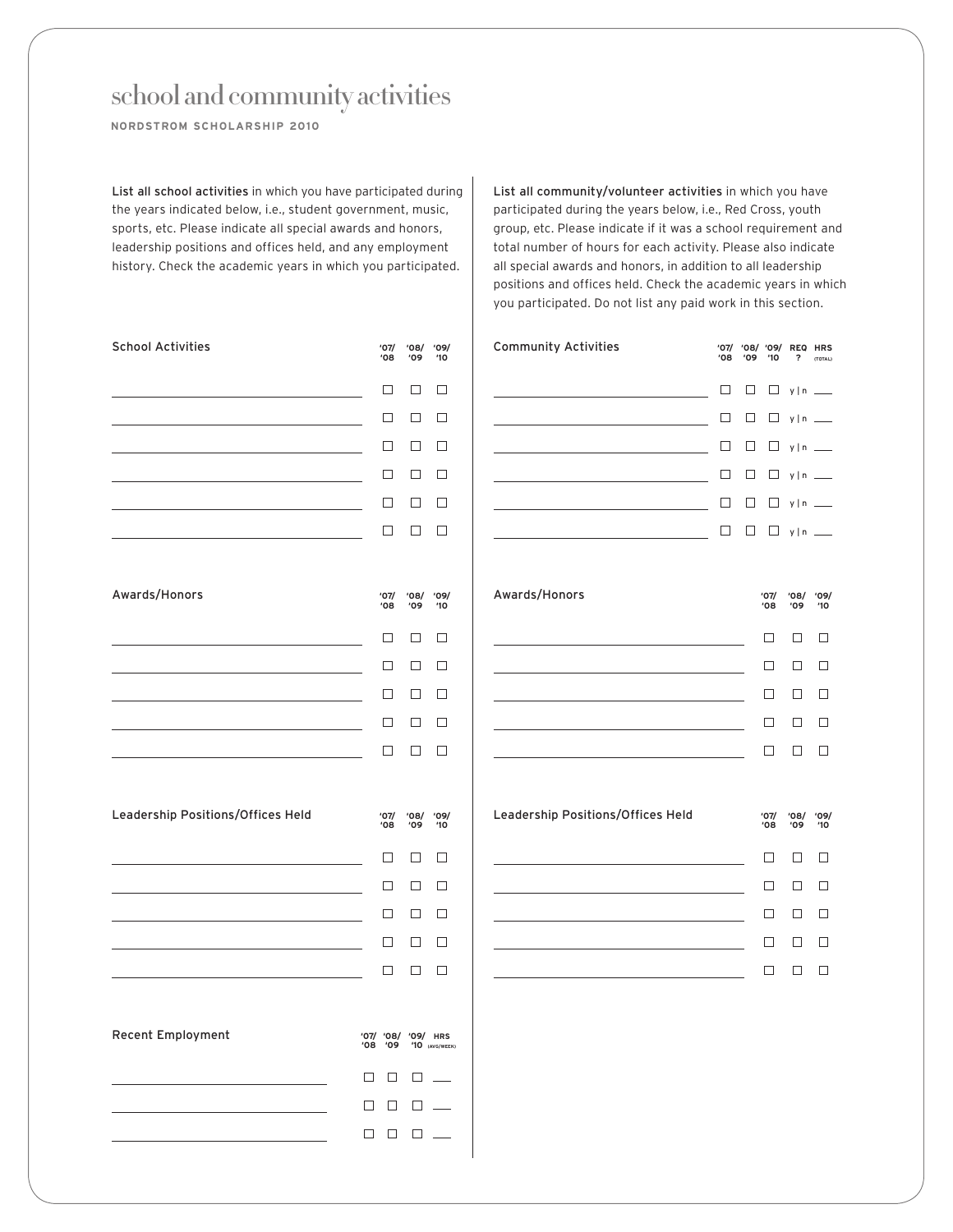## financial information

**NORDSTROM SCHOLARSHIP 2010**

| Name    | (last) | (first) | (middle) |
|---------|--------|---------|----------|
| Address |        |         |          |
| City    |        | State   | Zip code |

Number of people in your household

Number of college students in household for fall 2011 (include yourself)

Please tell us about your family's current financial situation (i.e., high uninsured medical expenses, expected changes in income for 2010, etc.):

Certification and Signature:

I certify that all the information is true and complete to the best of my knowledge. If asked, I agree to give proof of the information provided on this form.

Parent's, stepparent's or legal guardian's name (please print)

Signature of parent, stepparent or legal guardian Date signed Date signed Date signed